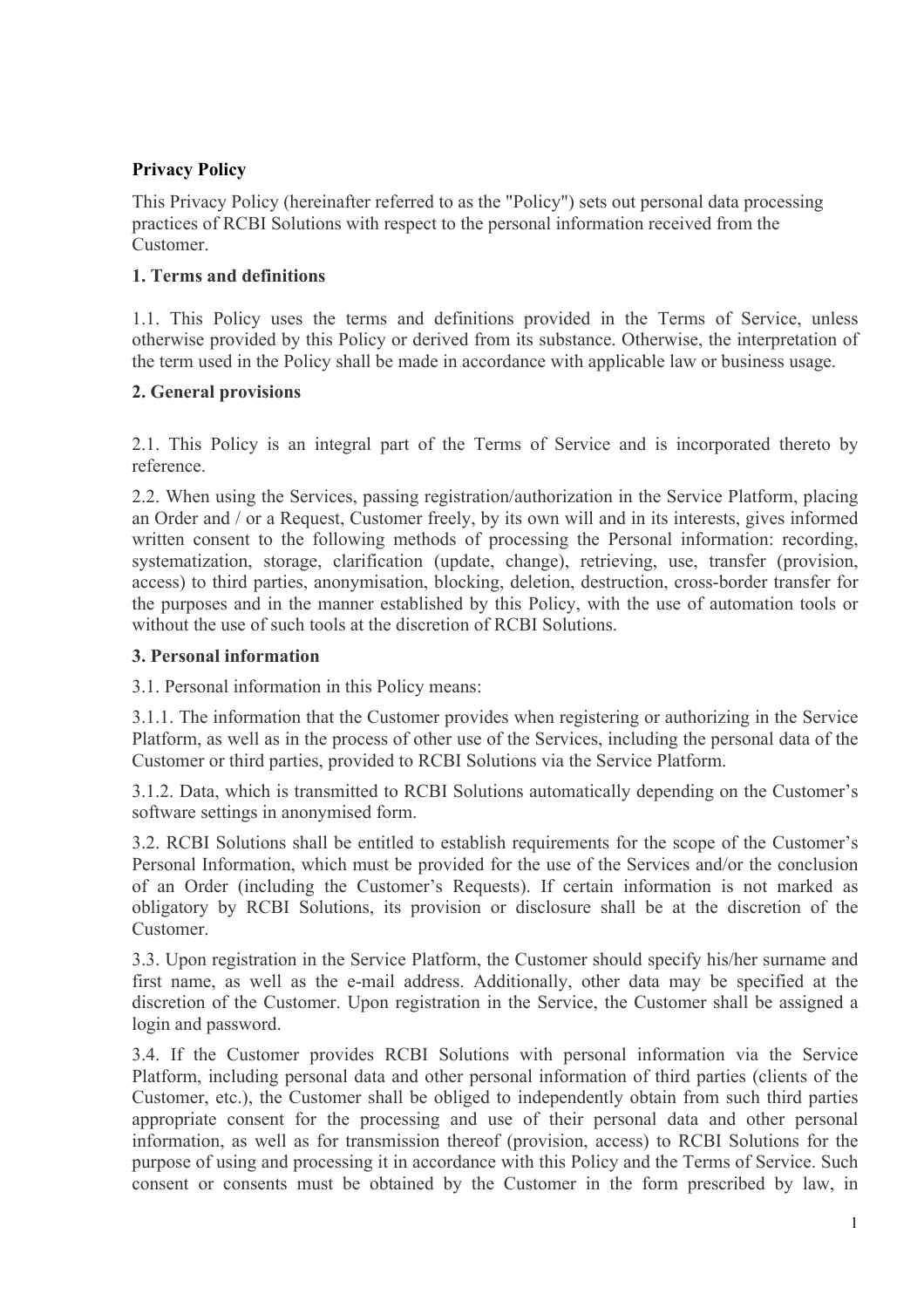accordance with the requirements of the law under whose jurisdiction the subject of personal data is located on the basis of his/her nationality, permanent residence or predominant residence (stay) or on other grounds determined by the law of each particular state. The end user of the Services, registering, authorizing and in the Service Platform and / or using it in any way, including sending Orders and Requests and performing other legal and actual actions in the Service Platform on behalf of another individual or legal entity, group persons or their associations, confirms and guarantees that he/she/it is duly authorized to perform such actions in accordance with the personal law of an individual or legal entity, on behalf of and (or) in whose interests the end user of the Services acts.

3.5. RCBI Solutions is not obliged to verify the authenticity of the personal information provided and whether the Customer has the necessary consent to process it in accordance with this Policy, relying on assumption that the Customer acts in good faith, prudently and fulfills all legal requirements to keep such information up to date, and also receives all the necessary consents of the subjects of personal data and has such consents in the form prescribed by the law at the time of providing the personal information in the Service Platform, and such consents shall be valid for the duration of the use and processing of the personal information determined in accordance with this Policy.

3.6. The Customer understands, accepts and agrees that RCBI Solutions uses third-party software in the Service, as a result of which such third-parties may automatically receive and transmit anonymised data.

Such third-party software includes:

a) analytical data collection and processing systems:

- Google Analytics, Google Firebase collection and processing data in accordance with the privacy policy available at: https://policies.google.com/privacy
- Yandex. Metrica, which collects and processes data in accordance with the privacy policy available at: https://yandex.ru/legal/confidential/

b) advertisement displaying systems:

• Facebook business tools that collect and process data in accordance with the data use policy available at: https://web.facebook.com/full\_data\_use\_policy

Data collected with the use of the third-party software may include:

- data about the Customer's device (model, manufacturer, amount of free memory), its location (country, city), operating system data (type, version, screen resolution) etc.;
- Service request data (time, referral source, IP address);
- other anonymized data about the actions of the Customer in the Service Platform, including those obtained using cookies.

The composition, as well as the conditions for the collection and use of anonymised data by the right holders of the said software shall be determined directly by such right holders and shall be regulated by documents available on their websites.

By accepting this Policy, as well as setting certain settings in its software, including the operating system of the device, the Customer agrees to the terms and conditions of data collection and use by the rights holders of the above-mentioned software.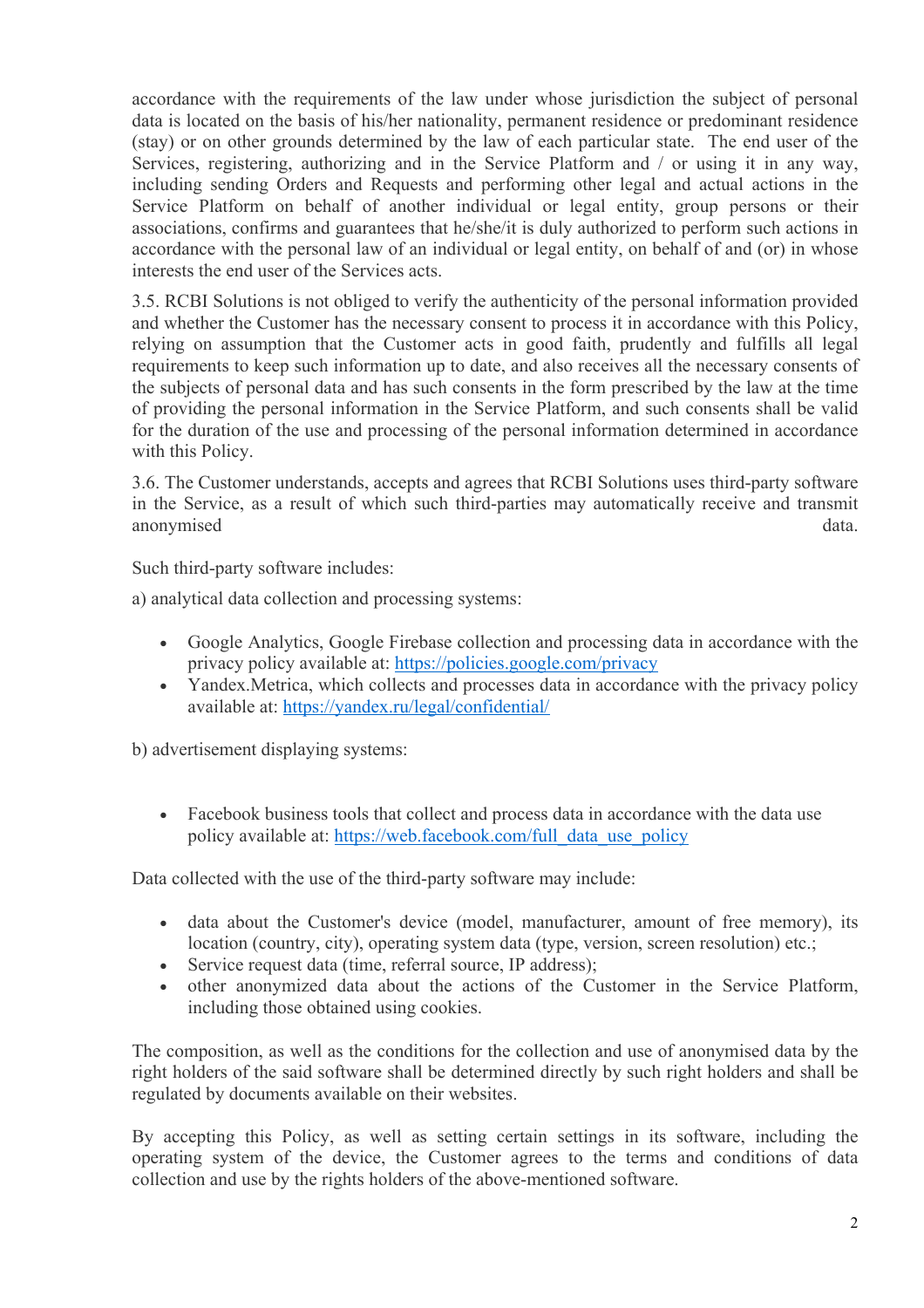Anonymised data shall not be combined with the information about the Customer specified in clause 3.1.1 and shall not be used to be identify by the Customer or its customers.

3.7. RCBI Solutions and third-party software may use cookie— a small piece of text transmitted to Customer's computer (browser) and containing information about Customer's preferences and use of the Service. Cookie files help remember certain parameters Customer have chosen, including authorization in the Service. The parameters for working with cookies shall be configured in the browser itself on the Customer's user device. If Customer does not accept all cookies, Customer may not be able to use the functionality of the Service.

## **4. Objectives of processing and limits of use of Personal information**

4.1. RCBI Solutions shall process, including collect and store only the personal information necessary for the conclusion and performance of the Services.

4.2. RCBI Solutions shall have the right to use and process personal information for the following purposes:

4.2.1 Conclusion of an Order for the use of the Services. The Orders shall be concluded remotely through the exchange of electronic documents signed by a ordinary electronic signature.

At the same time, a login-password pair shall serve as the ordinary electronic signature key of the Customer. Therefore, they shall be requested upon registration.

4.2.2. Identification of the Customer as part of the performance of obligations under the Terms of Service. The Customer's personal account is linked to the Customer's login-password and email address.

When sending information about the Order and (or) Request, providing information and requesting technical support, the Customer shall be identified by login, name, or e-mail address.

4.2.3. Fulfillment of obligations under the Terms of Service, including providing the Customer with access to the Services and technical support.

In order to implement the respective functionalities of the Service Platform, RCBI Solutions may store, systematize and display in the Service Platform the Customer's profile, as well as other information provided by the Customer.

In order to provide technical support, the data on the localization of the Customer's device (language and country), device model, operating system version and other technical information may be used.

4.2.3.1. Solely for the purpose of full and high-quality provision of the Services, including for the purpose of forming the Offers, RCBI Solutions shall:

- store, organize and display in the Customer's Personal Account the information provided by the Customer when making requests for the provision of Services, including, but not limited to, information about names (in the last name/first name format or in another format), date of birth, citizenship, occupation, family and property status, family composition and age of family members of the Customer or clients of the Customer,

- use the specified personal information about the Customer or the clients of the Customer by means of its automated processing using software (computer programs and databases) of RCBI Solutions.

Personal information may be received from the Customer, stored and processed in accordance with this clause 4.2.3.1. of the Policy in a completely automated mode without human intervention (employees of RCBI Solutions or other persons).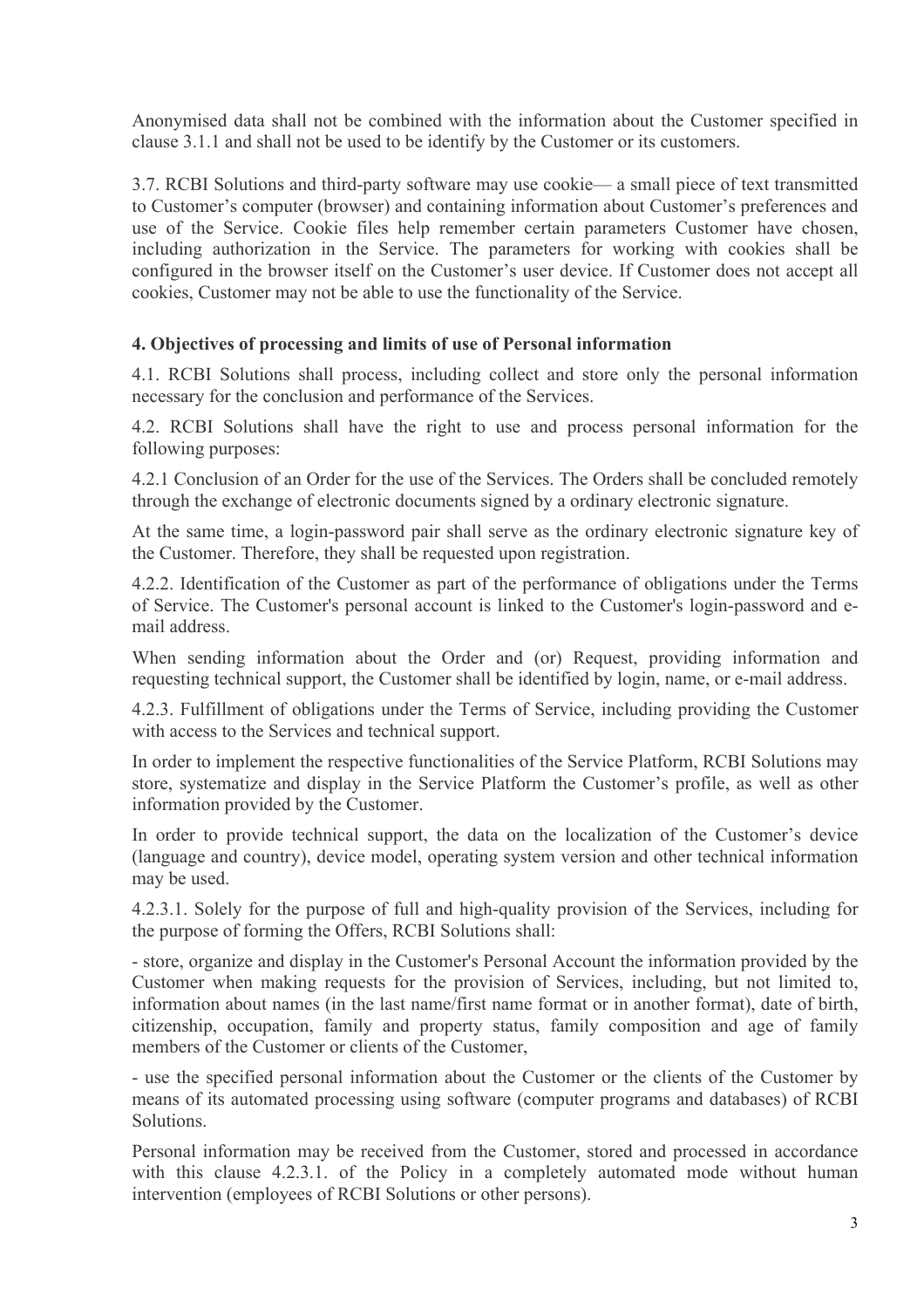Personal information specified in this clause 4.2.3.1. of the Policy will be stored and processed in the Service Platform in the anonymised (encrypted) form. Thus, the employees of RCBI Solutions and other third parties involved by him/her for the provision of the Services shall not have access to such personal information.

Only the Customer (including all end users of the Service who have access to the Customer's Personal Account) shall have access to the personal information specified in this clause 4.2.3.1. of the Policy upon authorization in the Personal Account using a login and password.

4.2.4. Ensuring the security and confidentiality of personal information by the Customer.

In order to check for suspicious activities, the Service shall collect information about the IP address and browser used by the Customer.

4.2.5. Provision of communication with the Customer in order to provide the Services and improve the quality of the Services.

4.2.6. Conduct of marketing, statistical and other research based on anonymised data in order to improve the quality of the Services. Data from the analytical data collection systems specified in clause 3.6. of the Policy shall be collected and analyzed in an anonymised form to find out about the interests and preferences of customers.

4.2.7. Targeting of advertising and/or information materials using anonymised data from the data collection systems specified in clause 3.6. of the Policy.

#### **5. Requirements for the protection of Personal information**

5.1. RCBI Solutions shall store personal information and ensure its protection from unauthorized access and distribution in accordance with its internal rules and regulations.

5.2. The Customer's personal information shall be kept confidential.5.3. In order to improve the quality of the Service, RCBI Solutions shall have the right to store log files on actions performed by the Customer within the framework of using the Services, as well as in connection with the conclusion and execution of the Order by the Customer on his part, for 1 (One) year.

#### **6. Transfer of information**

6.1. RCBI Solutions shall have the right to transfer personal information to third parties in the following cases:

- The Customer has expressed his consent to such actions, including cases when the Customer uses the software without restricting the provision of certain information;
- The transfer is required for the conclusion and execution of Orders for the Services;
- The transfer is necessary as part of the Customer's use of the functionality of the Service Platform;
- In connection with the use of third-party software in the Service Platform to implement the functionality of the Services.
- In connection with the use of third-party software in the Service Platform for collecting and processing the Customer's data. In particular, to collect and process anonymised data, RCBI Solutions may use third-party software in accordance with clause 3.6. this Policy;
- In connection with the transfer of the Services of RCBI Solutions to the possession, use or property of a third party or the assignment of rights (transfer of obligations) under the Terms of Service in favor of a third party;
- At the request of a court or other authorized state body under the procedure established by law;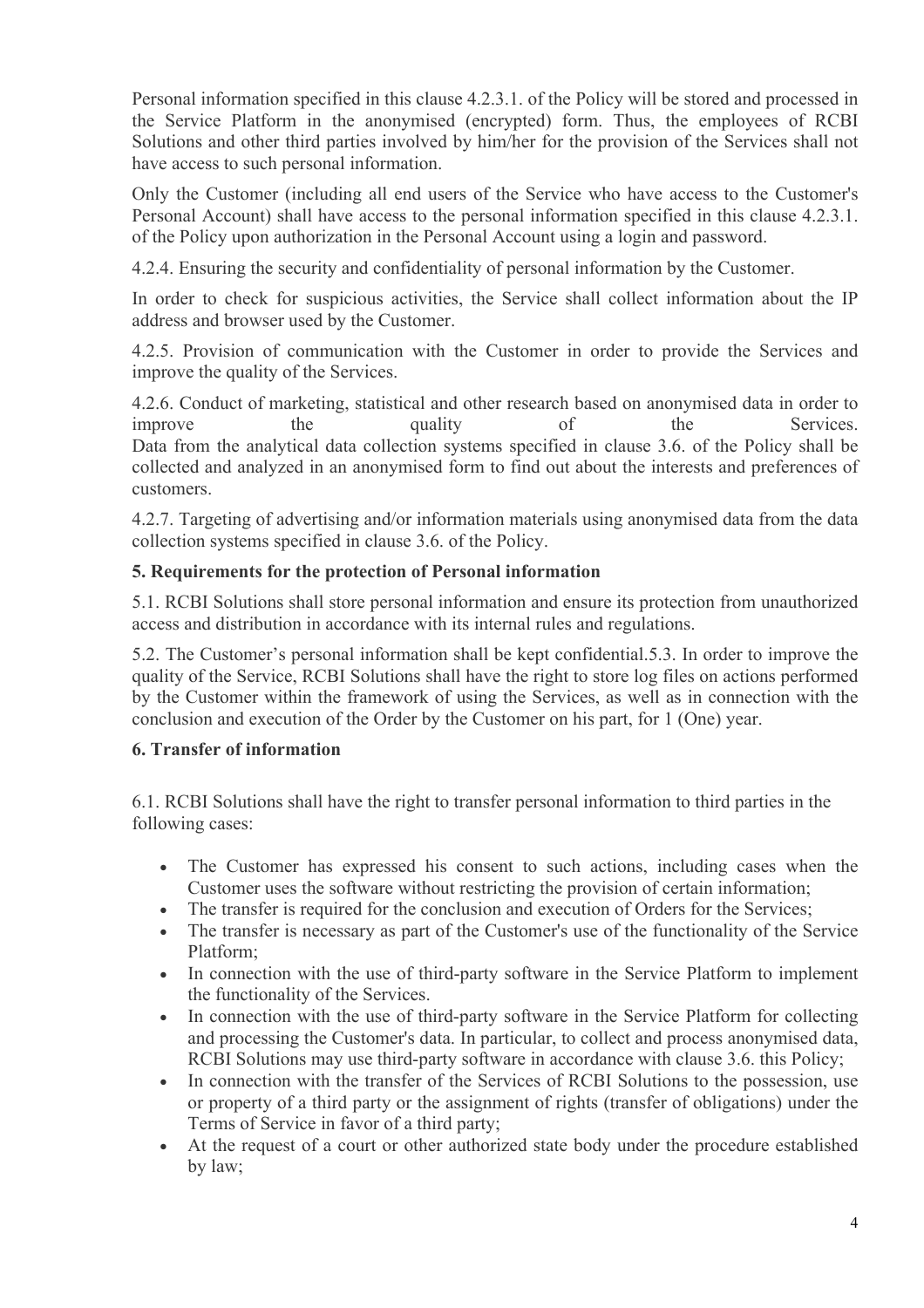• To protect the rights and legitimate interests of RCBI Solutions in connection with the violation of Terms of Service.

6.2. As a general rule, RCBI Solutions shall not provide personal information of the clients of the Customer, which is specified in clause 4.2.3.1. of the Policy, to third parties, except for cases where it is provided by the requirements of the law, including at the request of the court and other authorized state bodies, as well as except for cases of transfer of the Services of RCBI Solutions to the possession, use or property of a third party or assignment of rights (transfer of obligations) under the Terms of Service in favor of a third party.

6.3. The Customer accepts and confirms that all personal information provided by it in the Service within one Personal Account, including personal information provided by different end users using the Personal Account when placing Orders and Requests, will be available to all end users who have access to the Customer's Personal Account.

## **7. Modification and deletion of Personal Information**

7.1. The Customer shall have the right at any time to independently edit in his Personal Account the Personal Information provided by him during registration or authorization.

7.2. In the event of termination of the concluded Order, the Customer shall have the right to independently delete his own Personal Account using the appropriate functionality in the Personal Account.

## **8. Special provisions for residents of the European Union**

8.1. Customer can contact RCBI Solutions at any time by e-mail info@rcbisolutions.com in order to:

- request access to your personal information stored by RCBI Solutions. RCBI Solutions may ask Customer to provide certain information in order to verify your identity. If the information in Customer's account turns out to be inaccurate, incomplete or outdated, Customer shall provide RCBI Solutions with up-to-date data for correction;

- to withdraw his/her consent to the processing of personal information. The use of this right will not affect the legality of information processing prior to such revocation;

- to demand deletion of his/her personal information or deny access to it. RCBI Solutions shall have the right to postpone or reject Customer's request if its personal information is currently being used to provide the Services, to operate the Service Platform, or for other legitimate purposes. In this case, RCBI Solutions shall be obliged to send Customer an appropriate reasoned notification indicating the reasons for the impossibility of fulfilling Customer's request; - to receive personal information that Customer provided to RCBI Solutions in a structured, generally accepted and machine-readable format, as well as to exercise the right to transfer this information to other persons of Customer's choice, if technically possible. This right cannot be exercised if it can have a negative effect on the rights and freedoms of third parties;

- to ask questions about the processing of Customer's personal information. RCBI Solutions will consider Customer's request and will make every effort to resolve any issues that arise.

If Customer believes that the processing of its personal information violates data protection laws, Customer shall have a legal right to lodge a complaint with the supervisory authority responsible for data protection. This can be done in the EU Member State where Customer permanently live, work, or where the of alleged violation took place.

#### **9. The Policy as related to children**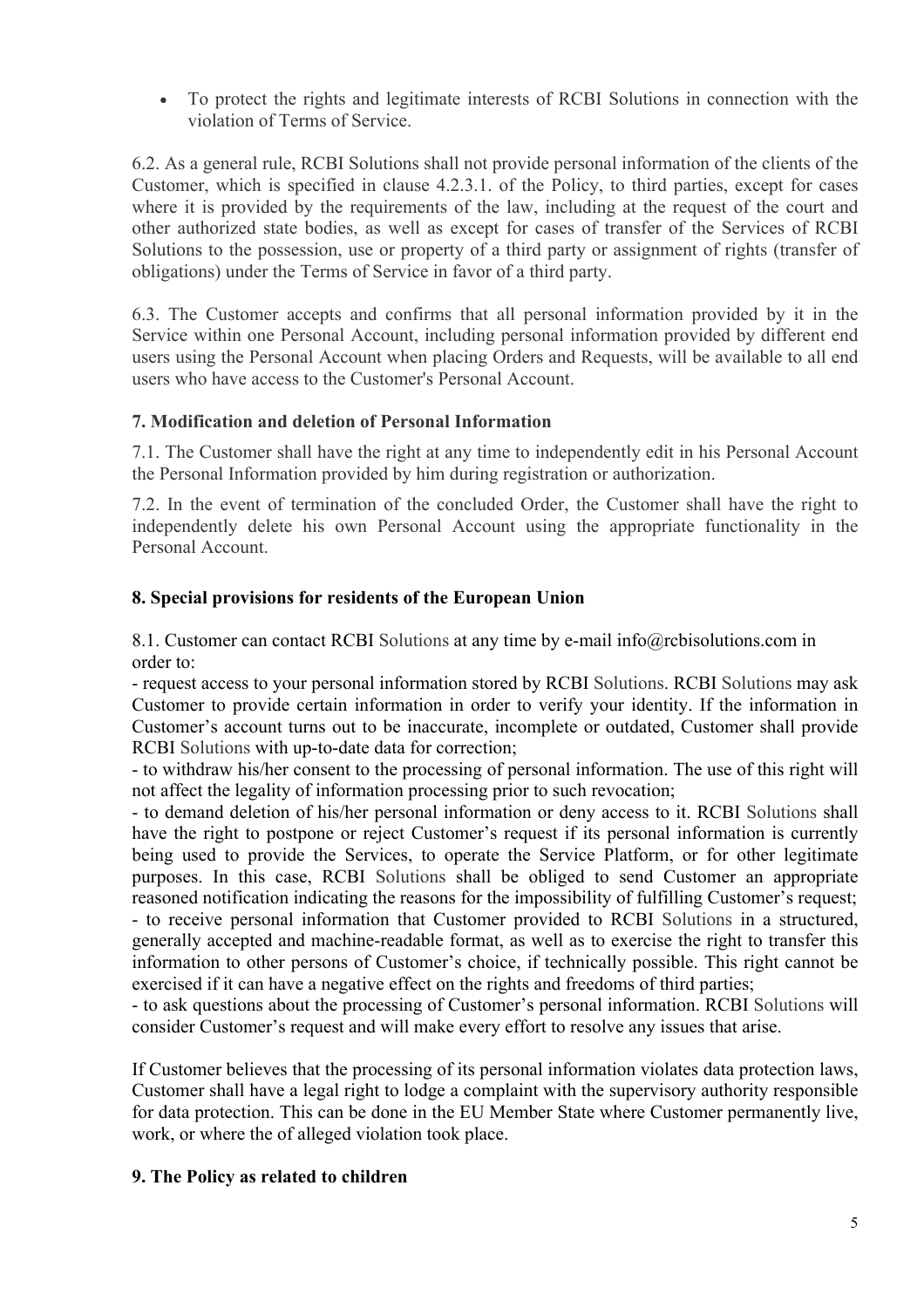9.1. RCBI Solutions does not knowingly collect or request personal information from persons under the age of 18 and do not knowingly allow such persons to use the Services. If you are under 18 years old, do not send any information about yourself to RCBI Solutions, including your name, address, telephone number or email address. Persons under the age of 18 are not allowed to provide their personal information to RCBI Solutions. If RCBI Solutions reveals that it has received personal information from a person under the age of 18, RCBI Solutions will delete this information as soon as possible. If you believe that RCBI Solutions may have any information about a person under 18 years old provided without the consent of his parents or any other legal representatives, including received from such a person, please contact RCBI Solutions at the email address info@rcbisolutions.com.

#### **10. Specific Provisions for California Customers and Data Subjects**

10.1. These additional provisions apply only to California resident individuals. Under the California Consumer Privacy Act of 2018 ("CCPA"), you have additional rights to receive information ("right to know"), delete your information, and refuse to provide personal information. The CCPA requires "businesses" that collect or disclose personal information to provide the means to exercise these rights and appropriate notices.

10.2. The categories of personal information collected in the previous 12 months are specified in Section 3 of this Policy.

The purposes of processing, including the collection and storage of personal information, are specified in section 4 of this Policy.

Third parties to whom RCBI Solutions can transfer your information, as well as the conditions under which such transfer is possible, are specified in clause 6 of this Policy.

10.3. You have the right at any time to request information about which personal information RCBI Solutions has collected, disclosed, used and sold, and to require RCBI Solutions to delete your personal information. This applies to all of the categories described above.

To exercise your right to provide information or have your data erased, please write to info@rcbisolutions.com or RCBI Solutions 's office at Business Center Logistics City, Dubai Aviation City, P.O. Box: 390667, Dubai, U. A. E.. with California Rights Request in the subject line (Request to exercise rights guaranteed by the State of California). Before processing the request, RCBI Solutions will need to verify your identity. For this purpose it is usually necessary to compare a sufficient amount of information you provide to us with information about you stored in the Service Platform. Under certain circumstances, RCBI Solutions may reject a request to provide information or to delete data. This usually happens if RCBI Solutions cannot verify your identity. In certain circumstances, an authorized agent may submit a request on your behalf, provided that you provide sufficient evidence that the person is an authorized agent and has written authorization to act on your behalf, and you will confirm your identity.

10.4. Upon confirmation of your request, RCBI Solutions will remove your personal information from its records (and we will give appropriate instructions to its service providers) unless when the retention of this information is necessary for RCBI Solutions or its service providers to complete the transaction to which you are a party, detect security incidents or fraud, correct errors, exercise freedom of speech or other right provided for by the law for the fulfilment of our legal obligations, as well as in other cases of legitimate internal use.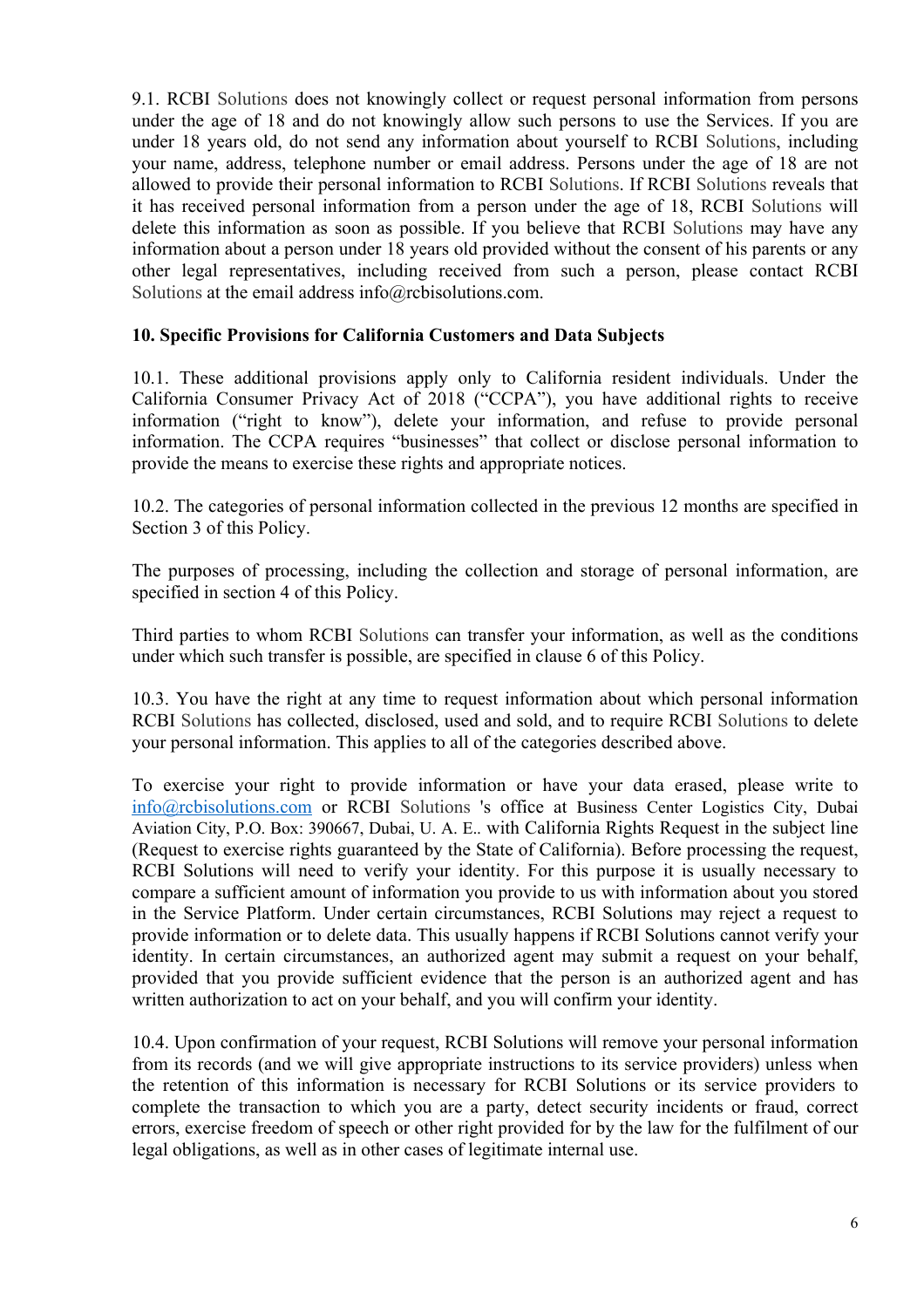10.5. The CCPA gives you the right to indicate to the enterprise that sells your Personal Information, to cease and desist from such sale. RCBI Solutions does not sell your Personal Information and require its service providers not to sell the Personal Information of RCBI Solutions's Customers and their customers, as well as end users.

10.6. You also have the right not to be discriminated against for exercising any of the rights listed above.

10.7. RCBI Solutions shall make every effort to process requests from subjects of personal data for access to the personal information or data deletion within 45 days of receiving the request. If RCBI Solutions needs more time, RCBI Solutions will inform you in writing of the reasons and indicate a new date.

### **11. Terms of storage and processing of personal information. Location of storage and processing of personal information**

11.1. RCBI Solutions shall store and process personal information until the goals of its storage are achieved.

11.2. When providing the Services, RCBI Solutions may store the Personal Information provided by the Customer for the entire duration of the Order concluded with the Customer and three years after its termination. Personal information provided by the Customer when making a Request for the provision of specific Services under the Agreement may be stored for 3 three years after the formation of an Offer in the Service upon the corresponding Request.

11.3. Under certain conditions, RCBI Solutions may store personal information for a longer period, in particular, in the following cases:

- during the storage period of documentation related to the execution of Orders, including in the event of disputes and legal proceedings, in order to protect the rights and legitimate interests of RCBI Solutions;

- in order to comply with legal requirements, prevent fraud, receive payments and collect debts for the Services provided by RCBI Solutions, resolve disputes, eliminate problems and in other cases permitted in accordance with the law.

11.4. Personal information, or part of it, may be stored and processed on servers and computing facilities located in different jurisdictions where laws may differ from the applicable law as defined by Terms of Service and (or) from the law of the state of residence of the Customer and (or) another subject of personal data transmitted to RCBI Solutions.

11.5. In case of cross-border transfer of Personal Information as between RCBI Solutions's own data repositories (including "cloud" data storage systems used by RCBI Solutions under contracts with relevant service providers) and the cross-border transfers of personal information to third parties for the purpose of storage on the server and computer facilities of such third parties, in the case of storage of personal information on the territory of states not members of the European Economic Area ("EEA") and not meeting the requirement of an appropriate level of protection of personal data, contracts with these third parties will include adequate provisions and requirements for the protection and confidentiality of personal data of the EEA residents for the purpose to comply with the EEA requirements.

#### **12. Reimbursement for losses of RCBI Solutions**

12.1. In case of violation of this Policy by the Customer or end users of the Services, acting on behalf of and at the direction of the Customer, including but not limited to clauses 3.4., 3.5. of the Policy, the Customer undertakes to reimburse RCBI Solutions for the resulting losses in full, including the costs of RCBI Solutions for the payment of fines, compensations, penalties charged